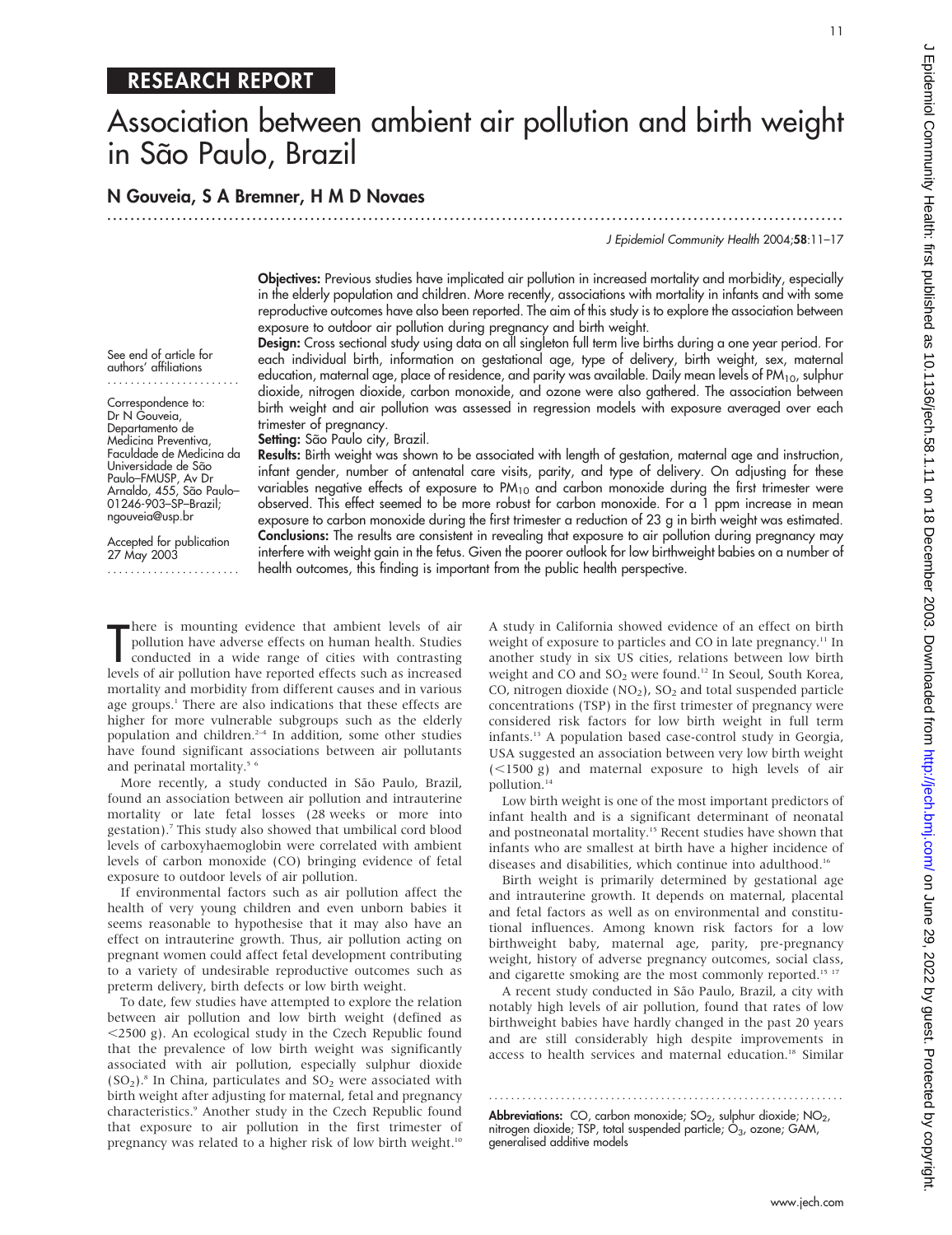# Key points

- Air pollution seems to adversely affect the placenta and fetus during pregnancy
- Children born to mothers with higher exposure to air pollution are more likely to weigh less than expected in given conditions

patterns have also been observed in other countries, including developed ones. In the US, increasing trends of low birth weight and preterm birth for black and white infants were observed between 1981 to 1998.<sup>19</sup> These observations indicate the need for additional and specific research into possible causes of low birth weight including little explored risk factors, such as air pollution.

Considering the hypothesis of high levels of pollution interfering with fetal growth, through still unknown mechanisms, and the possibility of estimating intra-uterine growth retardation through the prevalence of low birth weight<sup>20</sup> and the high levels of air pollution in São Paulo, we hypothesised that the lack of decline in low birthweight rates during the past 20 years could have been influenced by the high levels of air pollution in the city that have remained stable throughout the same period. Therefore, we carried out a study to examine if there is an association between maternal exposure to outdoor levels of air pollution during pregnancy and birth weight in the city of São Paulo.

# METHODS

Data on live births were obtained from the Birth Information System (SINASC) of the Ministry of Health in Brazil. According to this system every live birth is expected to result in a certificate, which is later requested for legal registration of the child. These certificates are captured on local registers and sent to the State Office for Statistics where they are compiled.

For each individual birth, information from these certificates is available on maternal age, maternal education, place of residence, parity, number of antenatal care visits, type of pregnancy (single, double, triple or more), length of gestation in weeks, date of birth, site of birth (home, hospital or other health service), method of delivery (spontaneous, surgical or forceps), Apgar scores, birth weight, and sex.

According to recent evaluations this information system is considered to be adequate and capable of providing good quality information for the main variables, especially for the city of São Paulo.<sup>21</sup> All births to mothers resident in the city of São Paulo during 1997 were obtained from this register.

Data on air pollution were available from CETESB, the environmental agency in São Paulo. These data comprised daily means (24 hour averages) of  $SO<sub>2</sub>$  and respirable particles  $(PM_{10})$ , the maximum hourly mean calculated during the 24 hour period for  $NO<sub>2</sub>$  and ozone  $(O<sub>3</sub>)$ , and the maximum eight hour moving average for CO. These data were collected from a minimum of four monitoring sites (CO) and a maximum of 12 sites ( $PM_{10}$  and  $SO_2$ ). For each pollutant, as inter-site correlation was high, daily citywide levels were calculated by averaging all available data across all monitoring stations. The attainments of the network of monitoring stations and the data handling capabilities of CETESB have been considered to be of high quality.<sup>22</sup>

The analysis of the relation between birth weight and air pollution was carried out only for live singleton full term pregnancies  $(\geq 37$  weeks of gestation). Birth weight was considered in separate analyses as a (1) continuous and as a (2) binary variable taking the values of 1 for birth weight of less than 2500 g and 0 otherwise.

Maternal exposure to air pollution at each trimester of the pregnancy was estimated taking into account the date of birth and the length of each gestation. Mean exposures of about three months to each air pollutant were then assigned to each birth. Logistic regression was used to identify maternal and pregnancy factors associated with low birth weight.

By way of regression using  $GAM$  models<sup>23</sup> to allow for the non-linear effect of maternal age on birth weight we assessed the change in birth weight associated with the mean exposure to air pollution during each trimester of pregnancy adjusting for the factors related to low birth weight. We used logistic regression to estimate the odds of having a low birthweight baby according to maternal exposure while adjusting for the same factors. Single and multiple pollutant models were examined. All analyses were carried out in S-Plus 2000 (Mathsoft, Seattle, WA). Care was taken in relation to the model convergence criteria and in computing exact standard errors of the pollutant estimates.<sup>24</sup>

# RESULTS

There were 214 973 live births to mothers resident in the city of São Paulo during 1997. Of these, 196 978 (91.6%) were singleton pregnancies with complete information for gestational age. Pre-term live births accounted for 6.2% of these pregnancies and were excluded from the analysis. In addition, we decided to further exclude very low  $(<1000 g$ ) and very high  $(>5500 \text{ g})$  birthweight babies as we assumed that those babies were very likely to be the product of high risk pregnancies. Thus, any possible effect of air pollution on those pregnancies would be outweighed by other high risk conditions. This resulted in a population of 179 460 live births for the final analysis.

Figure 1 shows the daily mean birth weight during 1997 in São Paulo. Although our data were restricted to just one year, it can be observed that birth weight exhibited a seasonal pattern. This was confirmed by the descriptive analysis of birth weight in table 1, which also depicts the seasonal pattern of air pollution during the period of this study.

The mean birth weight, the proportion of low birthweight babies and adjusted odds ratios (OR) for a low birthweight baby according to maternal and pregnancy characteristics are presented in table 2. The mean birth weight among singleton full term pregnancies was 3186 g with an overall proportion of low birth weight  $(<2500 \text{ g})$  of 5.0%.

Birth weight was shown to be associated with infant gender, maternal age, maternal education, number of antenatal care visits, parity, and the type of delivery. The relation with maternal age is clearly non-linear with greater risk of a low birthweight child for both very young and older mothers.

Although the analysis was restricted to full term pregnancies, birth weight was still significantly associated with length of gestation (37 to 39 weeks compared with 41+weeks). This association was observed first in univariate analyses and persisted in multifactorial models. This variable was thus considered in all multifactorial models.

Multiple regression was used to assess the relation between birth weight and maternal exposure to air pollution allowing for effects of the above variables. To adjust for the potential influence of season on birth weight an indicator variable for month of birth was included. Because of the nonlinear relation between maternal age and birth weight, a nonparametric smooth function of maternal age was fitted in the generalised additive model using a spline function.<sup>23</sup>

The variables ''number of antenatal care visits'' and "parity" both had a high percentage of missing observations

 $\sim$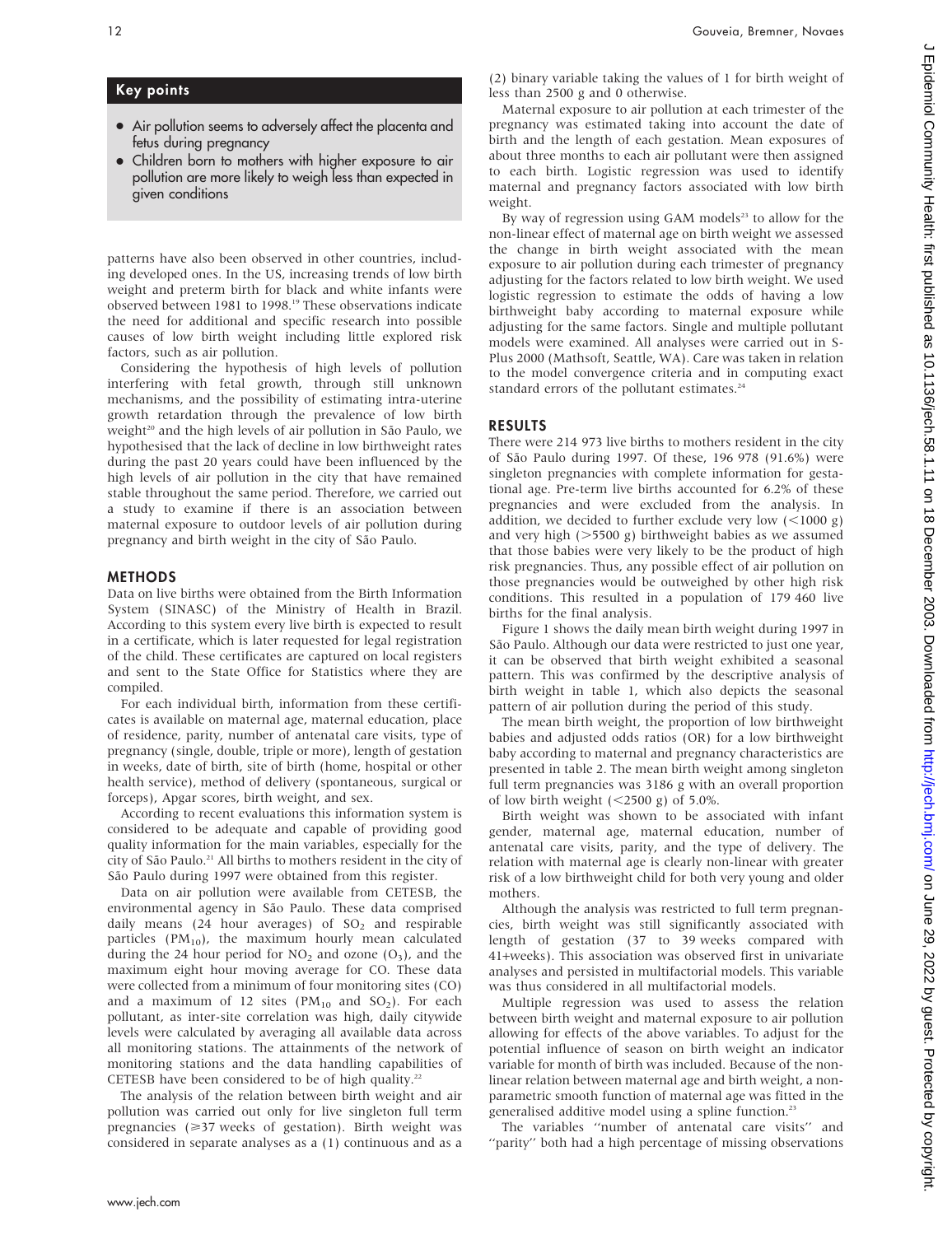

Figure 1 Mean daily birth weight (g) for full term pregnancies in São Paulo Brazil in 1997. The solid curve is a 4th order polynomial to highlight the

(around 30%). The inclusion of both variables in the same regression model resulted in a high percentage of observations being left out leading to very imprecise estimates. Thus, we decided to include in the final models only the number of antenatal care visits as this variable explained proportionally more of the variation in birth weight than parity. Exploratory analysis modelling both variables at the same time or including just parity all gave similar results.

Table 3 shows the coefficients obtained in GAM regression models for birth weight expressed as changes in mean birth weight according to a  $10 \mu g/m^3$  or a 1 ppm change in exposure to the air pollutants in each trimester of pregnancy. All pollutants exhibited an inverse relation with birth weight when exposure occurred in the first trimester. However, only  $PM<sub>10</sub>$  and CO had statistically significant associations. During the second and third trimester results followed different directions and were mostly not significant. Only SO<sub>2</sub> exhibited a positive and significant relation with birth weight.

Semi-parametric logistic regression models were then explored again using a smooth function to control for the non-linear effect of maternal age. Levels of air pollutants were divided into quartiles and the lowest quartile  $\langle$  <25th) was used as the reference exposure category. Results of this analysis are shown on table 4. Although generally not significant, results of this analysis showed that the pattern of the association between birth weight and  $PM_{10}$  and CO during the first trimester was compatible with the results of the GAM regression—that is, an increased risk of a low birthweight baby for higher exposures to air pollutants. The relation between birth weight and exposure to  $SO<sub>2</sub>$  during the second trimester also exhibited an inverse pattern with higher risk of a low birthweight baby.

The last step was to try and establish which pollutant was responsible for the association with low birth weight. Multiple pollutant models were examined only for the pollutants that showed statistically significant associations in single pollutant linear models—that is,  $PM_{10}$ , CO and SO<sub>2</sub>. The rationale for this analysis is that, considering that the pollutants were highly correlated, if one was acting only as a proxy for the other with no contribution of its own, it would be expected that its parameter would be attenuated in a two pollutant model while that of the other would remain relatively unchanged. Results of this analysis are displayed in table 5.

The inclusion of  $PM_{10}$  and CO (mean exposure of the first trimester) simultaneously in the same model resulted in a reduction in the coefficient for both pollutants. However, the reduction observed for CO (19%) was proportionally smaller than for  $PM_{10}$  (61%). Similar changes happened when CO and  $SO<sub>2</sub>$  (mean of the second trimester) were examined together. The coefficients for  $PM_{10}$  and  $SO_2$  had smaller decreases when these two pollutants were examined together. In a three pollutant model the decreases in the size of coefficients were greater but still of lesser magnitude for CO. The high correlation between  $PM_{10}$  and CO (around 0.9) should be noted.

### **DISCUSSION**

This study found some evidence that maternal exposure to air pollution, especially during the first trimester of pregnancy, is associated with reductions in birth weight. Although it

|                  | Annual          |            |       |                |                |                |                |  |  |  |
|------------------|-----------------|------------|-------|----------------|----------------|----------------|----------------|--|--|--|
|                  | Mean (SD)       | <b>Min</b> | Max   | Jan-Mar        | Apr-Jun        | Jul-Aug        | Oct-Dec        |  |  |  |
| Birth weight (g) | 3185.7 (464.3)  | 1000       | 5500  | 3179.9 (464.4) | 3183.2 (465.1) | 3190.4 (462.8) | 3189.4 (464.5) |  |  |  |
| $PM_{10}$        | 60.3 (25.2)     | 25.5       | 153.0 | 49.1 (12.2)    | 62.7 (20.2)    | 78.4 (34.9)    | 50.9 (14.9)    |  |  |  |
| SO <sub>2</sub>  | 19.6 (10.3)     | 3.4        | 56.9  | 22.3(7.7)      | 28.1(10.1)     | 17.9(8.7)      | 10.3(3.9)      |  |  |  |
| CO               | 3.7(1.6)        | 1.1        | 11.4  | 2.9(0.8)       | 3.8(1.3)       | 4.7(2.2)       | 3.2(1.0)       |  |  |  |
| NO <sub>2</sub>  | 117.9 (51.2)    | 42.5       | 399.6 | 109.3 (36.4)   | 114.4(43.8)    | 147.2(67.7)    | 100.6 (38.2)   |  |  |  |
| $O_3$            | $63.0$ $(33.5)$ | 11.7       | 187.6 | 78.0 (37.1)    | 54.0 (32.0)    | 57.6 (26.4)    | 61.6(33.3)     |  |  |  |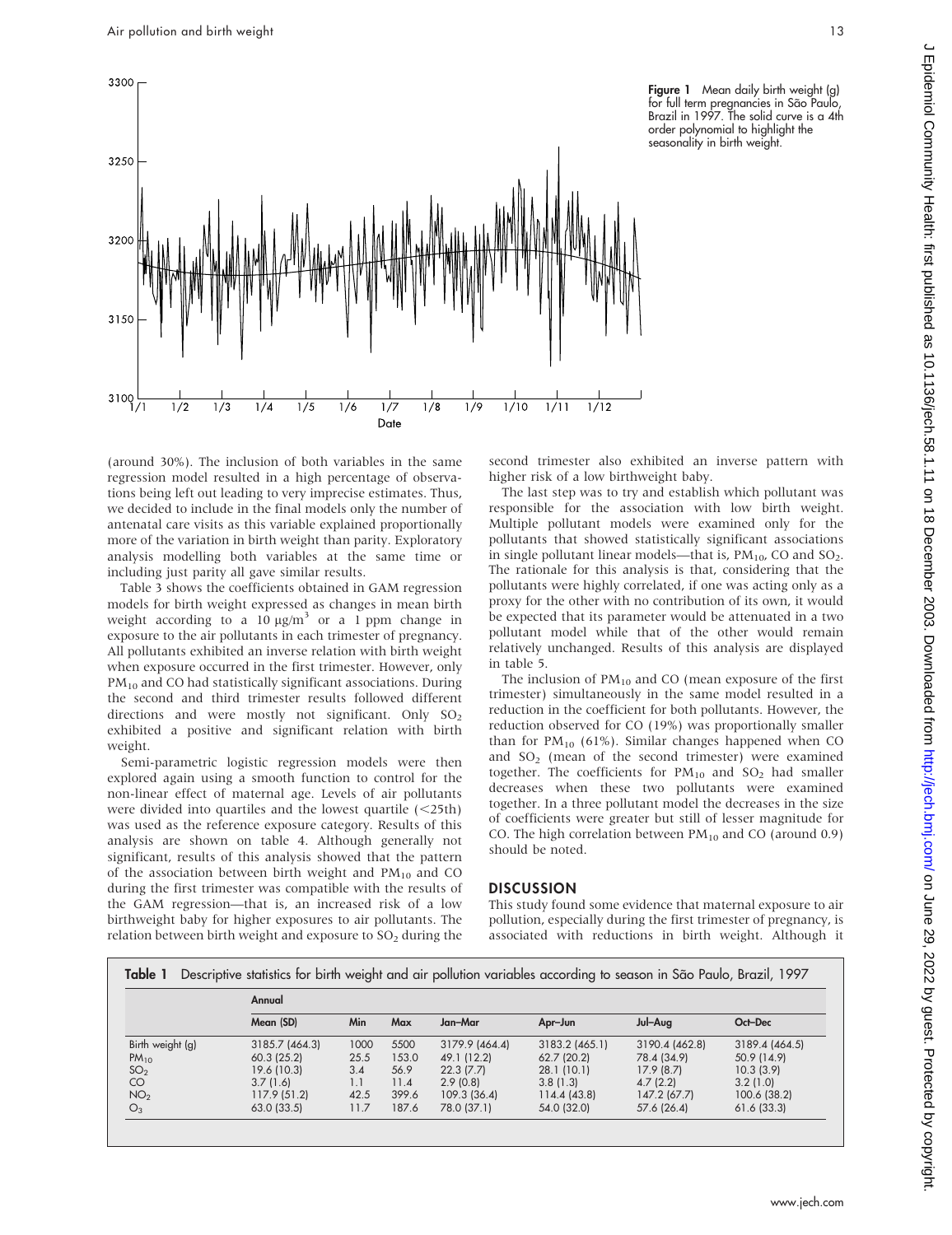Table 2 Mean birth weight (SD), proportion of low birth weight (1000 g-2500 g), adjusted odds ratios (OR) and 95% confidence intervals (95% CI) for low birth weight, for all singleton full term live births in Sa˜o Paulo, Brazil, 1997

|                         | <b>Number</b> | Missing (%) | Mean (SD)  | LBW $(%)$ | OR* (95% CI)             |
|-------------------------|---------------|-------------|------------|-----------|--------------------------|
| All live births         | 179460        |             | 3186 (464) | 5.0       | $\overline{\phantom{0}}$ |
| Male                    | 91793         | 29          | 3244 (472) | 4.4       | 1.0                      |
| Female                  | 87638         | (0.02%)     | 3125 (448) | 5.7       | $1.36$ (1.28 to 1.44)    |
| Gestastional week       |               |             |            |           |                          |
| $37 - 41$               | 176991        |             | 3185 (464) | 5.1       | 1.79 (1.30 to 2.46)      |
| $42+$                   | 2469          |             | 3266 (495) | 3.9       | 1.0                      |
| Maternal age (y)        |               |             |            |           |                          |
| under 19                | 30112         |             | 3125 (449) | 6.0       | $1.07$ (0.98 to 1.18)    |
| $20 - 24$               | 51729         |             | 3175 (450) | 4.9       | 0.94 (0.86 to 1.02)      |
| $25 - 29$               | 47462         | 231         | 3212 (461) | 4.4       |                          |
| $30 - 34$               | 32789         | (0.13%)     | 3217 (476) | 4.6       | 1.17 (1.06 to 1.28)      |
| $35 - 39$               | 13979         |             | 3192 (502) | 5.9       | 1.40 (1.25 to 1.58)      |
| $40+$                   | 3158          |             | 3182 (525) | 7.0       | $1.54$ (1.25 to 1.91)    |
| Maternal education      |               |             |            |           |                          |
| none                    | 2589          |             | 3172 (511) | 6.9       | 1.86 (1.50 to 2.32)      |
| $1 - 4$                 | 67652         |             | 3183 (473) | 5.4       | 1.42 (1.25 to 1.62)      |
| $4 - 8$                 | 34081         | 30856       | 3181 (468) | 5.4       | 1.50 (1.32 to 1.72)      |
| $8 - 11$                | 29541         | (17.2%)     | 3194 (449) | 4.3       | $1.32$ (1.15 to 1.51)    |
| $12+$                   | 14741         |             | 3202 (429) | 3.3       | 1.0                      |
| Antenatal care (visits) |               |             |            |           |                          |
| none                    | 3917          |             | 3064 (493) | 9.9       | 2.36 (2.08 to 2.68)      |
| $1$ to 6                | 49145         | 59119       | 3176 (471) | 5.5       | 1.25 (1.17 to 1.33)      |
| $6+$                    | 67279         | $(32.9\%)$  | 3205 (452) | 4.2       | 1.0                      |
| First parity            | 53318         | 53018       | 3153 (452) | 5.4       | $1.32$ (1.23 to 1.41)    |
| Second or more          | 73124         | (29.5%)     | 3215 (474) | 4.8       | 1.0                      |
| Normal delivery         | 85310         | 878         | 3142 (455) | 5.8       | 1.28 (1.20 to 1.36)      |
| Caesarean+forceps       | 93272         | (0.5%)      | 3225 (469) | 4.3       | 1.0                      |

remains difficult to separate the effect of each pollutant, it appears that CO and possibly  $PM_{10}$  have an independent and significant negative association with birth weight. On adjusting for infant gender, maternal age, maternal education, antenatal care, type of delivery, month of birth, and seasonal patterns, an increase in mean exposure to CO of 1 ppm during the first trimester was associated with a reduction of about 23 g in birth weight. For a 10  $\mu$ g/m<sup>3</sup> change in  $PM_{10}$  we observed a 13.7 g reduction.

There is still a very limited literature regarding effects of air pollution on birth weight and results of these studies are somewhat controversial. While some studies failed to find an effect of air pollution on birth weight,<sup>25 26</sup> and others have found an effect but with no specification of timing of exposure,<sup>8 27</sup> some have found stronger and more consistent effects when exposure occurred during the third trimester,<sup>9 11 12</sup> while others found effects in the first trimester.<sup>10</sup> <sup>13</sup> <sup>28</sup> <sup>29</sup>

The possible biological mechanisms involved in the reduction of birth weight associated with maternal exposure to air pollution vary according to the timing of this exposure. The implantation of the fetus and the formation of the placenta occur during the first trimester while weight gain occurs predominantly during the third trimester.<sup>30</sup> Therefore, exposure during both periods presents the possibility of interference with the final birth weight.

Basic concepts of pathophysiology of fetal growth retardation are based on different levels of maternal supply, fetoplacental competition, and fetal adaptations. In recent studies knowledge about placental development and function

Table 3 Changes in birth weight (in g) for a 10  $\mu$ g/m<sup>3</sup> change in exposure to air pollutants (except CO for which a 1 ppm change was used) at each trimester of pregnancy. Results from regression models adjusted for covariates presented in table 2 (except parity)

| <b>Trimester</b> | Pollutant       | Change in birth weight (95% CI) |                            |  |  |  |
|------------------|-----------------|---------------------------------|----------------------------|--|--|--|
| First            | $PM_{10}$       | $-13.7$                         | $(-27.0 \text{ to } -0.4)$ |  |  |  |
|                  | SO <sub>2</sub> | $-24.2$                         | $(-55.5 \text{ to } 7.1)$  |  |  |  |
|                  | NO <sub>2</sub> | $-7.0$                          | $(-14.3 \text{ to } 0.3)$  |  |  |  |
|                  | CO              | $-23.1$                         | $(-41.3 \text{ to } -4.9)$ |  |  |  |
|                  | $O_3$           | $-1.6$                          | $(-12.8 \text{ to } 9.5)$  |  |  |  |
| Second           | $PM_{10}$       | $-4.4$                          | $(-18.9 \text{ to } 10.1)$ |  |  |  |
|                  | SO <sub>2</sub> | 33.7                            | $(1.6 \text{ to } 65.8)$   |  |  |  |
|                  | NO <sub>2</sub> | 0.3                             | $(-8.6 \text{ to } 9.2)$   |  |  |  |
|                  | CO              | 3.2                             | $(-18.2 \text{ to } 24.5)$ |  |  |  |
|                  | $O_3$           | $-0.1$                          | $(-11.9 \text{ to } 11.7)$ |  |  |  |
| Third            | $PM_{10}$       | 14.6                            | $(0.0 \text{ to } 29.2)$   |  |  |  |
|                  | SO <sub>2</sub> | 9.7                             | $(-25.6 \text{ to } 44.9)$ |  |  |  |
|                  | NO <sub>2</sub> | 3.6                             | $(-6.6 \text{ to } 13.7)$  |  |  |  |
|                  | CO              | 1.9                             | $(-18.2 \text{ to } 22.0)$ |  |  |  |
|                  | $O_3$           | $-3.0$                          | $(-15.4 \text{ to } 9.4)$  |  |  |  |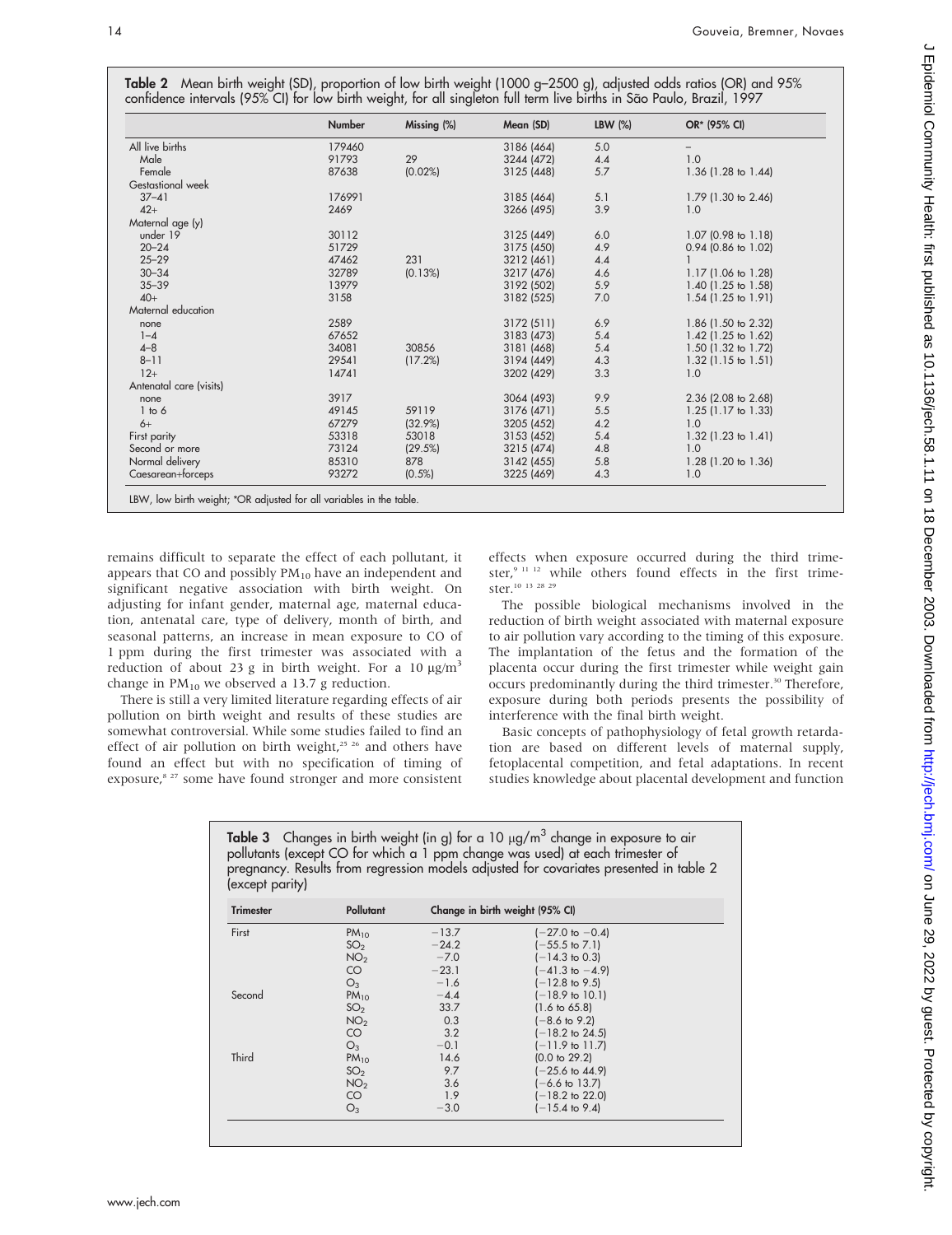|  | Table 4 Adjusted odds ratios (OR) and 95% confidence intervals (95%CI) for low birth weight according to quartiles of air |  |  |  |  |  |
|--|---------------------------------------------------------------------------------------------------------------------------|--|--|--|--|--|
|  | pollution in each trimester of pregnancy, São Paulo, 1997                                                                 |  |  |  |  |  |

|                 |                 | <b>First trimester</b> |                             | Second trimester |                             | Third trimester |                             |  |
|-----------------|-----------------|------------------------|-----------------------------|------------------|-----------------------------|-----------------|-----------------------------|--|
| Quartile        |                 | <b>OR</b>              | 95%CI                       | <b>OR</b>        | 95%CI                       | <b>OR</b>       | 95%CI                       |  |
| $PM_{10}$       | 1st             |                        |                             |                  |                             |                 |                             |  |
|                 | 2 <sub>nd</sub> | 1.105                  | $(0.994 \text{ to } 1.229)$ | 1.003            | $(0.904 \text{ to } 1.113)$ | 1.004           | $(0.914 \text{ to } 1.104)$ |  |
|                 | 3rd             | 1.049                  | $(0.903 \text{ to } 1.219)$ | 1.074            | $(0.920 \text{ to } 1.254)$ | 1.003           | $(0.861$ to $1.169)$        |  |
|                 | 4th             | 1.144                  | $(0.878 \text{ to } 1.491)$ | 1.252            | $(1.028 \text{ to } 1.525)$ | 0.970           | $(0.780 \text{ to } 1.205)$ |  |
| CO              | 1st             |                        |                             |                  |                             |                 |                             |  |
|                 | 2 <sub>nd</sub> | 1.118                  | $(0.964 \text{ to } 1.296)$ | 1.032            | $(0.889 \text{ to } 1.184)$ | 0.979           | $(0.863 \text{ to } 1.112)$ |  |
|                 | 3rd             | 1.069                  | $(0.905 \text{ to } 1.262)$ | 0.978            | $(0.836 \text{ to } 1.144)$ | 0.990           | $(0.853$ to $1.150)$        |  |
|                 | 4th             | 1.022                  | $(0.822$ to $1.270)$        | 1.075            | $(0.888 \text{ to } 1.300)$ | 0.931           | $(0.769 \text{ to } 1.128)$ |  |
| SO <sub>2</sub> | 1st             |                        |                             |                  |                             |                 |                             |  |
|                 | 2 <sub>nd</sub> | 0.902                  | $(0.843)$ to $0.966$        | 0.986            | $(0.922 \text{ to } 1.053)$ | 1.203           | $(0.861$ to $1.680)$        |  |
|                 | 3rd             | 0.911                  | $(0.819 \text{ to } 1.013)$ | 1.005            | $(0.904 \text{ to } 1.117)$ | 1.225           | $(0.872 \text{ to } 1.722)$ |  |
|                 | 4th             | 0.906                  | $(0.793$ to $1.036)$        | 1.017            | $(0.883 \text{ to } 1.173)$ | 1.145           | $(0.749 \text{ to } 1.752)$ |  |
| NO <sub>2</sub> | 1st             |                        |                             |                  |                             |                 |                             |  |
|                 | 2 <sub>nd</sub> | 1.060                  | $(0.971$ to $1.157)$        | 0.986            | $(0.902 \text{ to } 1.076)$ | 0.992           | $(0.913 \text{ to } 1.078)$ |  |
|                 | 3rd             | 1.197                  | $(0.885 \text{ to } 1.619)$ | 1.008            | $(0.871$ to $1.167)$        | 1.041           | $(0.927$ to $1.169)$        |  |
|                 | 4th             | 1.126                  | $(0.812 \text{ to } 1.560)$ | 1.034            | $(0.861$ to $1.243)$        | 1.046           | $(0.889$ to $1.231)$        |  |
| $O_3$           | 1st             |                        |                             |                  |                             |                 |                             |  |
|                 | 2 <sub>nd</sub> | 0.934                  | $(0.841$ to $1.039)$        | 1.094            | $(0.969 \text{ to } 1.236)$ | 0.877           | $(0.775 \text{ to } 0.992)$ |  |
|                 | 3rd             | 1.009                  | $(0.890 \text{ to } 1.144)$ | 1.099            | $(0.945 \text{ to } 1.278)$ | 0.991           | $(0.859 \text{ to } 1.144)$ |  |
|                 | 4th             | 0.962                  | $(0.831$ to $1.114)$        | 1.116            | $(0.939$ to $1.326)$        | 0.976           | $(0.826 \text{ to } 1.153)$ |  |

has been increased.<sup>31</sup> Abnormalities in placental development may occur during its formation, and cellular and molecular functions may be changed leading to inadequate implantation and growth. Abnormalities in placental transport may also develop later on, because of problems in the uteroplacental circulation, exchange at the intervillous space, and umbilical and fetal circulation. All these factors lead to problems with fetal adaptation mechanisms, most importantly decreased fetal growth rate and fetal activities. In the first trimester genetic mutations are considered to be the most important element in placental abnormalities, and in the second and third trimesters extremely complex vascular alterations are considered the main cause of placental abnormalities and consequent fetal growth retardation. Pollutants are recognised as being able to have an effect on both dimensions.<sup>31</sup>

Our finding of a more consistent effect during the first trimester is coherent with this mechanism. Moreover, our results are supported by findings from Seoul,<sup>13</sup> from the Czech Republic, $28$   $29$  and from a study in the Treplice district of the Czech Republic.<sup>10</sup> This last study examined exposures during all nine months of pregnancy and revealed that exposure during the first month was the most important for intrauterine growth retardation.

Most air pollutants (CO,  $SO_2$ ,  $NO_2$ , and particles) have already been described as being associated with reductions in birth weight. But among them, CO and particles have been more consistently found in the few studies published.<sup>9-13</sup> <sup>28</sup> As pollutants are highly correlated, it is usually difficult to isolate their effects. We tested multiple pollutant models in the present analysis and found that CO and  $PM_{10}$  exhibited significant associations that appeared to be independent, with CO presenting a more consistent effect.

Again this finding is coherent with the biological mechanism behind the observed effects as maternal smoking during pregnancy, the environmental factor that best correlates with low birth weight,<sup>32</sup> also produces CO which has toxic and ischaemic effects upon fetal growth.

While our results are in accordance with the limited literature regarding effects of air pollution on pregnancy outcomes, some methodological aspects of this study should be discussed. For example, the birth data available for this study came from a system that is known for the completeness and quality of the information provided. However, information on length of gestation was available only in categories (<22 weeks, 22 to 27, 28 to 31, 32 to 36, 37 to 41, 42 or more weeks). Although this was not a problem for the definition of term and preterm births, the information on length of gestation was used to calculate the mean exposure to air pollution for each trimester of the pregnancy. Therefore, we should expect a certain degree of inaccuracy in the maternal exposure. However, it is probable that such inaccuracy would be non-differential and any bias introduced would only attenuate the effects found.

In addition, information on important known risk factors for a low birthweight baby such as maternal smoking status, maternal associated morbidity, pre-pregnancy weight, and weight gain were not available. Among these risk factors cigarette smoking is considered the most important predictor of low birth weight.<sup>32</sup> However, there is some indication that maternal smoking status is associated with maternal education in Brazil<sup>33</sup> and consequently, adjusting for the last

Table 5 Multiple linear regression coefficients (SE) obtained from single, dual, and three pollutant models, São Paulo, 1997

| model                         | Single pollutant Two pollutant models Two pollutant models Two pollutant models Three pollutant<br>$(PM_{10}$ and CO) | $(PM_{10}$ and $SO_2)$ | $(CO \text{ and } SO2)$ | models          |
|-------------------------------|-----------------------------------------------------------------------------------------------------------------------|------------------------|-------------------------|-----------------|
| $PM_{10}$ -1.37 (0.68)        | $-0.51$ (0.87)                                                                                                        | $-0.94(0.75)$          |                         | $-0.47(0.88)$   |
| $CO -23.09$ (9.28)            | $-18.68(11.97)$                                                                                                       |                        | $-18.30(11.78)$         | $-14.58(13.70)$ |
| 3.37(1.64)<br>SO <sub>2</sub> |                                                                                                                       | 2.36 (1.82)            | 1.37(2.08)              | 1.28 (2.09)     |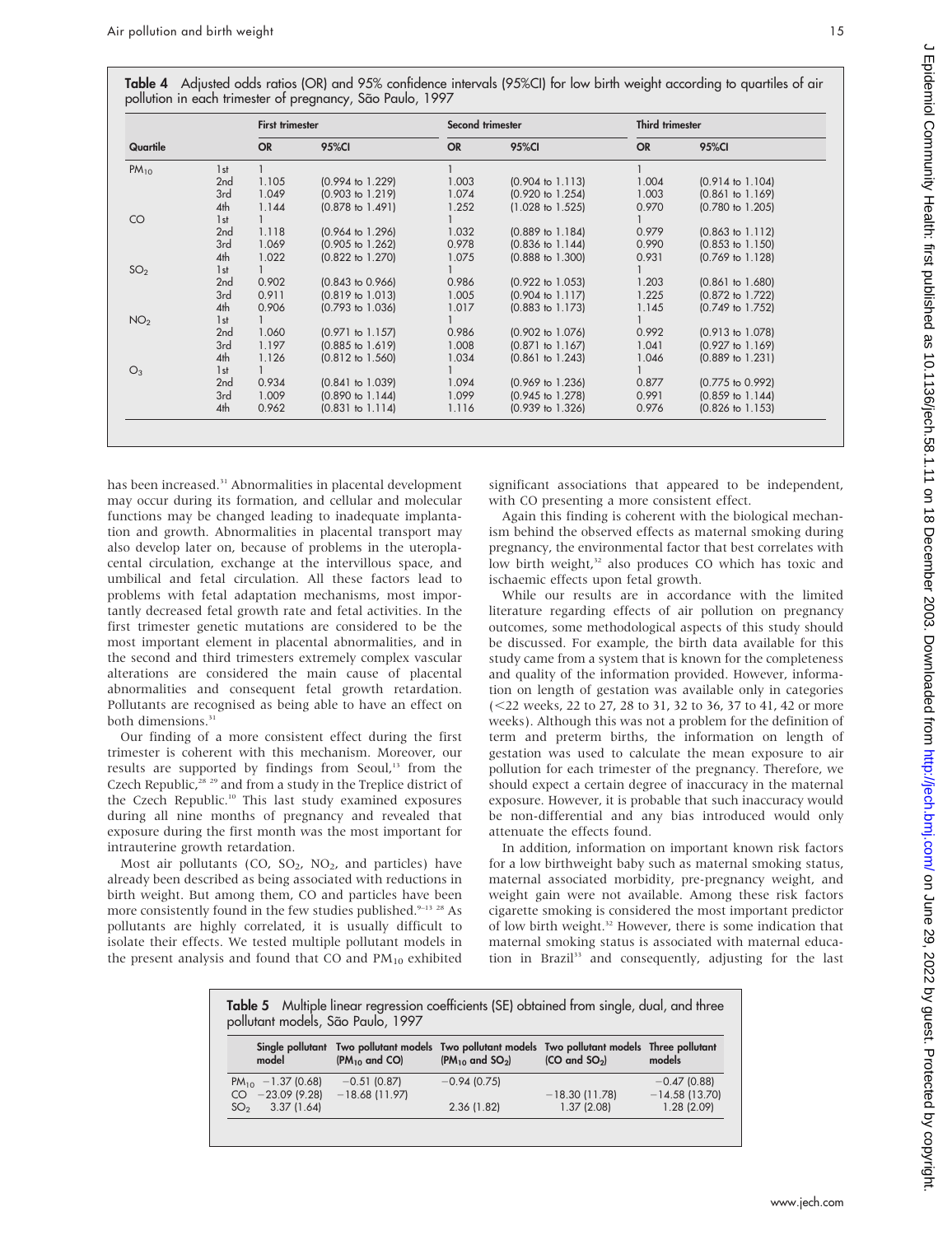# Policy implications

- Current levels of air pollution in the city of São Paulo can produce adverse effects during pregnancy. These effects may be especially important when they contribute to determine low birth weight, one of the strongest predictors of infant mortality
- N Exposure to air pollution should be included as a potential risk factor in research on low birth weight and perinatal mortality
- Efforts aimed at mitigating urban air pollution levels in São Paulo can provide benefits to public health

variable contributes to partially adjust for cigarette smoking. In addition, there are no reasons to believe that such risk factors would vary according to levels of air pollution, the exposure of interest in our study. Thus, important confounding effects because of lack of information on such variables is not expected.

An important concern in any epidemiological study is the correct assessment of exposure of the subjects being studied. In our study we defined the exposure of each mother according to citywide levels of air pollution during each trimester of pregnancy.

Firstly, we have the averaged period of three months. It could be argued that a smaller time period would be more appropriate or that a measure that takes into account the variability of air pollution levels during each trimester would better represent the exposure. A study in the Czech Republic<sup>10</sup> used monthly averages instead of trimesters. However, we could not find any justification for the use of one or the other measurement of exposure. Most of the studies that assessed pregnancy outcomes in relation to air pollution have used trimester exposures. The trimesters represent a traditional time period for the study of the pregnancy period. In addition, any effect of air pollution on birth weight is likely to result from long term exposure to increased levels rather than short term fluctuations. Thus, the mean over trimesters might be a reasonable indicator. Nevertheless, future studies should attempt to explore and compare different indicators of exposure.

A second problem is the fact that each mother was assigned a citywide level of air pollution. It appears that levels of CO can vary considerably across different areas of a city and thus individual exposure could be underestimated or overestimated when averaging levels of all stations. Ritz and Yu<sup>11</sup> in their study in Los Angeles assigned the exposure of mothers according to the closest monitoring station to each mother's residence. However, we have to consider the possibility that pregnant women move around different areas of a city for reasons such as working and shopping. Thus, their exposure might not be well represented by just one station. In fact, any approach used for exposure assessment will be subject to error, but this error is likely to be nondifferential and again its main consequence is the attenuation of the effect estimated.

Notwithstanding, this study has the advantage of examining a considerable number of births occurring in a comparatively small area (there are about 200 000 births annually in the city of São Paulo, which covers an area of 1509 km<sup>2</sup>). Moreover, besides statistical power and a fairly homogeneous exposure to air pollution, seasonal patterns were taken into account for this analysis. Despite a few caveats, these results are consistent in revealing that exposure to air pollution during pregnancy may interfere with weight gain in the fetus.

Low birth weight is one of the strongest predictors of infant mortality in both developed and developing countries. It is also a more sensitive indicator of environmental effects than late fetal loss or perinatal deaths. Thus, even small effects can be detected in a large population. Therefore, identification of such a widespread risk factor that, to date, has been understudied is very important from the public health perspective. The association between air pollution and birth weight and also other pregnancy outcomes should be confirmed in other locations through well designed studies. Increasing the coherence of this relation will help efforts to minimise human exposure to air pollution in order to protect public health.

# .....................

# Authors' affiliations

N Gouveia, H M D Novaes, Departamento de Medicina Preventiva, Faculdade de Medicina, Universidade de São Paulo, Brazil S A Bremner, Department of Community Health Sciences, St George's Hospital Medical School, London, UK

### **REFERENCES**

- 1 Committee of the Environmental and Occupational Health Assembly of the American Thoracic Society. Health effects of outdoor air pollution. Am J Respir Crit Care Med 1996;153:3–50.
- 2 Ballester F, Corella D, Perez-Hoyos S, et al. Air pollution and mortality in Valencia, Spain: a study using the APHEA methodology. *J Epidemio.*<br>Community Health 1996;**50**:527–33.
- 3 Gouveia N, Fletcher T. Time series analysis of air pollution and mortality: effects by cause, age and socioeconomic status. J Epidemiol Community Health 2000;54:750–5.
- 4 Verhoeff AP, Hoek G, Schwartz J, et al. Air pollution and daily mortality in Amsterdam. Epidemiology 1996;7:225–30.
- 5 Bobak M, Leon DA. Air pollution and infant mortality in the Czech Republic, 1986–88. Lancet 1992;340:1010–14.
- 6 Woodruff TJ, Grillo J, Schoendorf KC. The relationship between selected causes of postneonatal infant mortality and particulate air pollution in the United States. Environ Health Perspect 1997;105:608–12.
- 7 Pereira LA, Loomis D, Conceicao GM, et al. Association between air pollution and intrauterine mortality in Sao Paulo, Brazil. Environ Health Perspect 1998;106:325–9.
- 8 Bobak M, Leon DA. Pregnancy outcomes and outdoor air pollution: an ecological study in districts of the Czech Republic 1986–8. Occup Environ Med 1999;56:539-43.
- 9 Wang X, Ding H, Ryan L, et al. Association between air pollution and low birth weight: a community- based study. Environ Health Perspect 1997;105:514–20.
- 10 Dejmek J, Selevan SG, Benes I, et al. Fetal growth and maternal exposure to particulate matter during pregnancy. Environ Health Perspect 1999:**107**:475-80.
- 11 Ritz B, Yu F. The effect of ambient carbon monoxide on low birth weight among children born in southern California between 1989 and 1993. Environ Health Perspect 1999;107:17–25.
- 12 Maisonet M, Bush TJ, Correa A, et al. Relation between ambient air pollution and low birth weight in the Northeastern United States. Environ Health Perspect 2001;109(suppl 3):351-6.
- 13 Ha EH, Hong YC, Lee BE, et al. Is air pollution a risk factor for low birth weight in Seoul? Epidemiology 2001;12:643–8.
- 14 Rogers JF, Thompson SJ, Addy CL, et al. Association of very low birth weight with exposures to environmental sulfur dioxide and total suspended particulates. Am J Epidemiol 2000;151:602-13.
- 15 McCormick MC. The contribution of low birth weight to infant mortality and childhood morbidity. N Engl J Med 1985;312:82–90.
- 16 Hack M, Fanaroff AA. Outcomes of children of extremely low birthweight and gestational age in the 1990's. Early Hum Dev 1999;53:193–218.
- 17 Kramer MS. Intrauterine growth and gestational duration determinants. Pediatrics 1987;80:502–11.
- 18 Monteiro C, Benicio M, Ortiz L. Tendência secular do peso ao nascer na cidade de São Paulo (1976–1998). [In portuguese]. Rev Saude Publica 2000;34:26–40.
- 19 Branum AM, Schoendorf KC. Changing patterns of low birthweight and preterm birth in the United States, 1981–98. Paediatr Perinat Epidemiol 2002;16:8–15.
- 20 Keirse MJ. International variations in intrauterine growth. Eur J Obstet Gynecol Reprod Biol 2000;92:21–8.
- 21 Jorge M, Gotlieb S, Oliveira H. O Sistema de Informação Sobre Nascidos Vivos: primeira avaliação dos dados brasileiro. [In Portuguese]. Informe Epidemiologico do SUS 1996;2:15–48.
- 22 United Nations Environmental Programme. Urban air pollution in megacities of the world. Oxford: Blackwell Scientific, 1992.
- 23 Hastie T, Tibshirani R. Generalized additive models. London: Chapman and Hall, 1990.